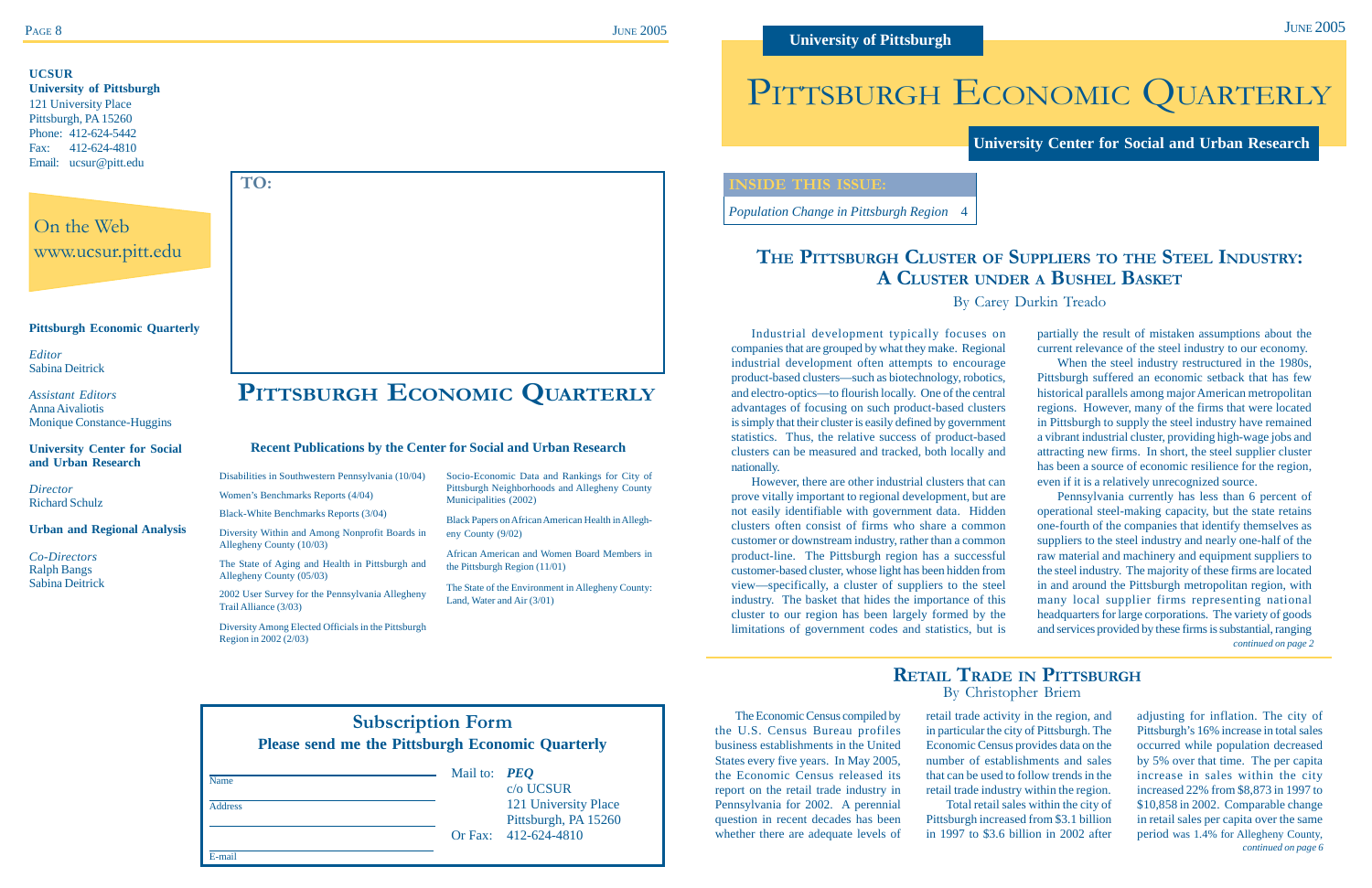from basic materials to cutting edge technologies in systems engineering, process controls, and metals casting and rolling. The figure above identifies the central product lines of regional suppliers to the steel industry.

This industry cluster is "lost" to policymakers because the firms involved do not share an identifying industry code that links them in national statistics to steel production or to each other, but they have not been lost to our economy. In order to learn more about the structure of this cluster and its ties to our region, the Center for Industry Studies has worked with the Association of Iron and Steel Technology (AIST) and with UCSUR to survey regional steel suppliers.

We report on the preliminary findings of that survey in this article. In future reports, we will explain what

The University of Pittsburgh's Center for Industry Studies (www.industrystudies.pitt.edu) was profiled in the September 2004 issue of *PEQ* (Frank Giarratani, "Research in Industry Studies").

these firms do and why they do it in the Pittsburgh region. We also will recommend how policymakers can take advantage of our findings to help support this valuable foundation for economic activity in the region.

The AIST identified 289 regional firms in the steel supplier industry. The survey respondents include 77, or 27%, of these firms. These firms range from small, recently-formed suppliers to large, multinational enterprises. About two-thirds of the survey respondents are single-plant firms, and over half of those plants have fewer than 20 employees. Using the employment ranges provided by the respondents, the single plant firms represent roughly 2,000 employees, with the multi-plant firms adding at least another 2,000 employees in the Pittsburgh region.

Using separate data derived from the Quarterly Census of Employment and Wages (ES202), the total employment in the steel supplier industry in the Pittsburgh region is estimated to have been been 12,121 workers in 2003 with a combined total

payroll of \$687 million. The average annual wage for these workers is \$56,669, which is 58% above the average wage and salary disbursements in the region of \$35,976 in 2003.

Although steel-related industry in the region has the reputation of being comprised of older, more established firms, one-third of the survey respondents started operations in the Pittsburgh region after 1990. Nearly one-half of the smallest firms (less than 20 employees) have start dates after 1990. These data indicate an important dynamic element of entrepreneurial start-ups within the cluster.

In addition to the entrepreneurial element, Pittsburgh remains an important national and international headquarters for many large, multinational steel suppliers. Of the multi-plant firms, about 60% have their U.S. headquarters in the Pittsburgh region and 30% have their international headquarters in the region.

Over two-thirds of respondents focus the majority of their sales efforts on the steel industry, with nearly all of the respondents having made a sale to the steel industry within the last six months (see figure). This also demonstrates that, although the cluster firms concentrate on the steel industry, they are not captive suppliers and also sell to non-steel markets.

Of course, with the regional decline in steel capacity, Pittsburghbased suppliers cannot afford to have a regional marketing focus either. Over half of the respondents focus their sales effort on national markets and about one-third on global markets. In addition, nearly half of the respondents report that total sales to the steel industry are increasing, even though steel sales are declining as a proportion of their overall sales.

Although the sales and marketing efforts are focused on broader geographic regions, many of the respondents report that their location in Pittsburgh is an important source of

### **THE PITTSBURGH CLUSTER OF SUPPLIERS TO THE STEEL INDUSTRY (CONT.)**

#### *continued from page 1*



key partners, suppliers, and industry networks. About 38% of the respondents reported that one or more of these key business factors were Pittsburgh-based. This issue is important for further study, since several of the respondents have indicated that the Pittsburgh region has a reputation as "one-stop shopping" for the steel industry, where steelmakers can readily find, for example, a partnership that combines engineering design and high-tech equipment supply.

Preliminary survey results also indicate that the regional labor supply is an important source of stability for the steel supplier cluster. Three-fourths of the respondents report that the majority of their workforce is recruited locally, with nearly 40% reporting that their entire workforce was recruited locally. Thus, it is not surprising that 60% of the respondents report that their location in the Pittsburgh region is a positive or critical factor in labor retention.

Not only is the local labor supply important to the firms individually, it appears to be an important factor in creating the cluster as well. Over twothirds of respondents have either recruited an employee from, or lost an employee to, another Pittsburgh-area steel supplier. Labor movement between firms in a regional cluster is an indicator of a cluster's cohesiveness and can be an important method for shared information and technology development.

This brief synopsis clearly points to the vitality of the Pittsburgh cluster of suppliers to the steel industry. The cluster includes both small plants and national headquarters of larger firms, many of which started up *after* the region had lost most of its traditional steel base. The participants in the cluster report strong and growing sales of a diverse array of products and services to the steel industry, both nationally and globally. In addition, regional steel suppliers identify the benefits of being in the cluster—access to customers, suppliers, networks, and

labor—as the most important benefits of locating in the area.

We expect our final results to further clarify the vitality and importance of this cluster to the Pittsburgh economy and to provide more detailed descriptions of the regional market conditions faced by the firms within the cluster. Our results should enable regional policymakers, development experts, and university administrators to shape specific policies that would support the further

development of the cluster.

Regional analysis and historical experience teach us that every major region should expect decline in some of its key industries over time, but what sets some regions apart from others is their ability to rebound from such loss and find rejuvenation in new activities. Nearly 50 years ago, a major study of the Pittsburgh region, sponsored by the

Pittsburgh Regional Planning Association, speculated that the scale of steel manufacturing in this region would limit the region's ability to respond. The reasoning was sound: firms linked to steel production as suppliers had a strong local market, but little experience exporting their services beyond our regional boundaries.

However, survey respondents in Pittsburgh's cluster of steel suppliers demonstrate that today's firms export very well, indeed. Today, the resilience of the Pittsburgh economy continues to be evident, and Pittsburgh's historically signature industry — steel — remains an important contributing factor to the region's vitality.

*Carey Durkin Treado is a Research Associate at the Center for Industry Studies, University of Pittsburgh.*



#### **2003 Steel Supplier Industry, Pittsburgh MSA**

Average employment 12,121 Total wages \$686,895,304 Average annual wage  $$56,669$ 

*Source: compiled from ES 202 employment data*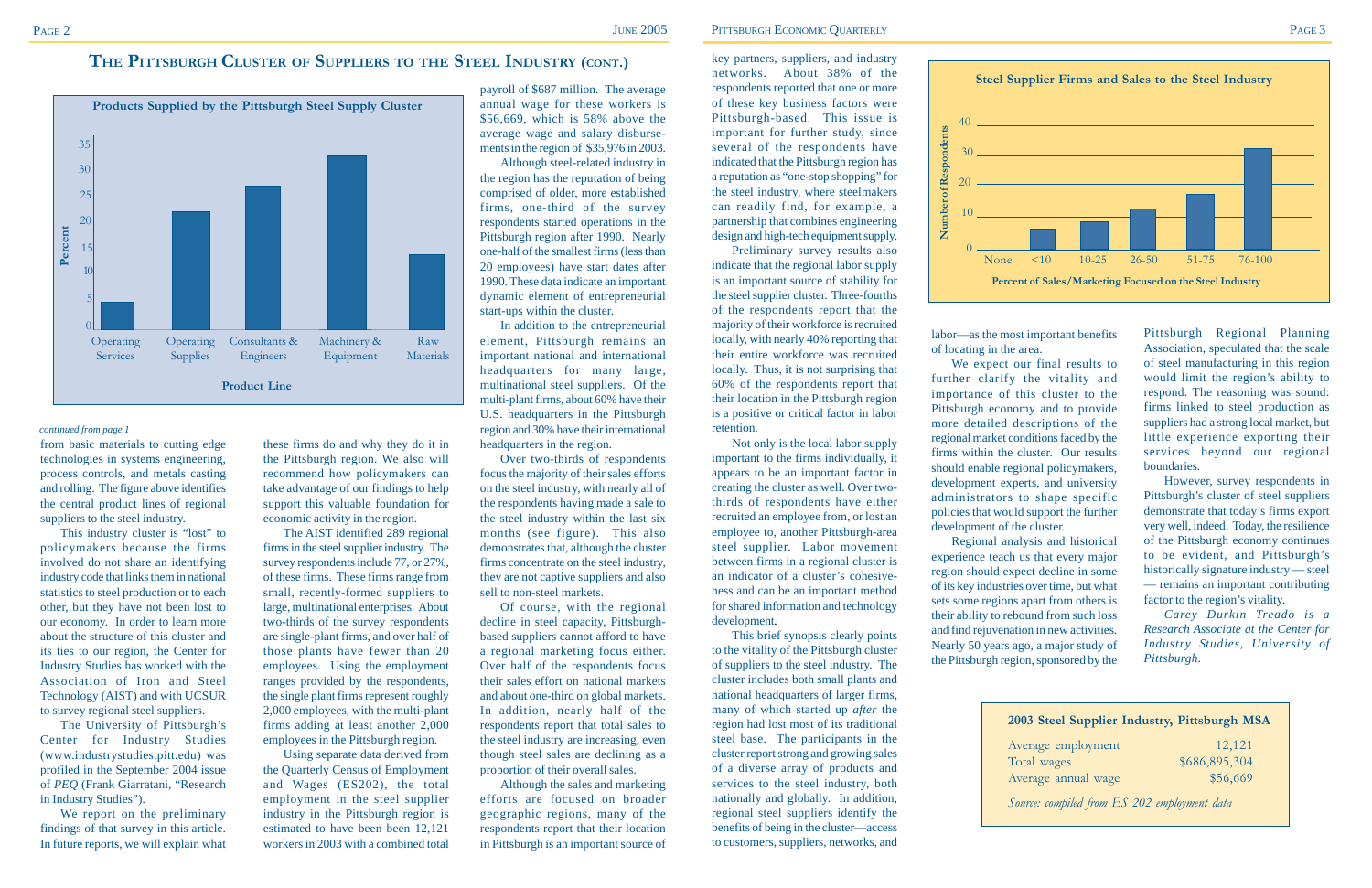# **POPULATION CHANGE IN THE PITTSBURGH REGION 2000-2004**

By Christopher Briem

The latest estimates from the Census Bureau show that the Pittsburgh region continues to lose population. Between 2000 and 2004, the Pittsburgh region's population declined by just over 1.2%. The Pittsburgh Metropolitan Statistical Area (MSA) was redefined in 2003 and currently includes seven counties in Southwestern PA: Allegheny, Armstrong, Beaver, Butler, Fayette, Washington and Westmoreland.

Only two counties in the region grew in population between 2000 and

2004, Butler and Washington. Butler County remains the region's fastest growing county, with population increasing by 3.8% since 2000. The other five counties in the region declined between 2000 and 2004. Allegheny County experienced the largest population decline, falling by 2.4% since 2000, followed by Fayette County, where population fell by 2.0% (see Page 6).

Pittsburgh's rate of population loss since 2000 is the largest population decline among the nation's 25 largest

Metropolitan Statistical Areas (see below). For the Pittsburgh region, population loss since 2000 is balanced between natural population decrease and population loss through migration (see *PEQ*, Fall 2003).

Natural population decrease occurs when the number of deaths exceeds the number of births in a given year, and Pittsburgh is now the only region among the largest 25 MSAs to experience natural population decrease. The concentration of elderly in the region, coupled with relatively

lower fertility rates, is a major factor for this unusual occurrence.

Migration from the region includes both international and domestic destinations. People leaving the Pittsburgh region for other destinations include both younger and older age cohorts. Like most northern regions, Pittsburgh typically experiences net out-migration of retirement-aged cohorts to retirement regions in the south and west.

Pittsburgh's relatively low

international immigration and natural

population decline makes it one of only Annual population estimates are

two large MSAs to lose population between 2000 and 2004. Though Pittsburgh's population loss due to domestic migration is exceeded by 10 other top 25 metropolitan regions, its natural population decrease and negative net international migration are both the lowest among these MSAs. produced by the U.S. Census Bureau's population estimates program. The MSA level data presented here has been compiled from the Census

### **Population and Components of Change, Top Metro Areas, 2000 and 2004**

|                |                                            | Population <sup>2</sup><br>Year<br><b>Change</b> |                        |               | Net Migration 2000-2004 <sup>3</sup><br><b>Domestic</b><br><b>International</b> |               |                 |               | <b>Natural Increase</b><br>(Births-Deaths) |               |                 |
|----------------|--------------------------------------------|--------------------------------------------------|------------------------|---------------|---------------------------------------------------------------------------------|---------------|-----------------|---------------|--------------------------------------------|---------------|-----------------|
|                |                                            |                                                  |                        |               |                                                                                 |               |                 |               |                                            |               |                 |
|                | Metropolitan Statistical Area <sup>1</sup> | 2000                                             | 2004                   | <b>Number</b> | $\frac{0}{0}$                                                                   | <b>Number</b> | $^{0}/_{0}^{4}$ | <b>Number</b> | $^{0}/_{0}^{4}$                            | <b>Number</b> | $^{0}/_{0}^{4}$ |
|                | New York-Northern New Jersey-Long Islaand  | 18,358,957                                       | 18,709,802             | $+350,845$    | $+1.9%$                                                                         | $-884,693$    | $-4.8\%$        | $+730,108$    | $+4.0\%$                                   | $+486,120$    | $+2.6%$         |
|                | Los Angeles-Long Beach - Santa Ana         | 12,402,817                                       | 12,925,330             | $+522,513$    | $+4.2%$                                                                         | -498,728      | $-4.0%$         | $+545,215$    | $+4.4%$                                    | $+486,932$    | $+3.9%$         |
|                | Chicago-Naperville-Joliet                  | 9,119,706                                        | 9,391,515              | $+271,809$    | $+3.0%$                                                                         | $-266,357$    | $-2.9\%$        | $+259,285$    | $+2.8%$                                    | $+282,051$    | $+3.1%$         |
|                | Philadelphia-Camden-Wilmington             | 5,693,583                                        | 5,800,614              | $+107,031$    | $+1.9%$                                                                         | $-37,924$     | $-0.7%$         | $+64,175$     | $+1.1%$                                    | $+84.580$     | $+1.5%$         |
| $\overline{5}$ | Dallas-Fort Worth - Arlington              | 5,196,340                                        | 5,700,256              | $+503,916$    | $+9.7%$                                                                         | $+77,368$     | $+1.5%$         | $+196,361$    | $+3.8%$                                    | $+253,302$    | $+4.9%$         |
| 6.             | Miami-Fort Lauderdale-Beach                | 5,028,727                                        | $\overline{5,361,723}$ | $+332,996$    | $+6.6%$                                                                         | $-24,761$     | $-0.5\%$        | $+280,680$    | $+5.6%$                                    | $+95,187$     | $+1.9%$         |
|                | Houston-Baytown -Sugar Land                | 4,741,338                                        | 5,180,443              | $+439,105$    | $+9.3%$                                                                         | $+51,045$     | $+1.1%$         | $+177,457$    | $+3.7%$                                    | $+225,695$    | $+4.8%$         |
| 8              | <b>Washington-Arlington-Alexander</b>      | 4,821,321                                        | 5,139,549              | $+318,228$    | $+6.6%$                                                                         | $-13,776$     | $-0.3%$         | $+167,798$    | $+3.5%$                                    | $+180,380$    | $+3.7%$         |
| 9              | <b>Atlanta-Sandy Springs-Marietta</b>      | 4,281,592                                        | 4,708,297              | $+426,705$    | $+10.0\%$                                                                       | $+139,207$    | $+3.3%$         | $+122,060$    | $+2.9%$                                    | $+187,092$    | $+4.4%$         |
|                | Detroit-Warren-Livonia<br>10.              | 4,458,399                                        | 4,493,165              | $+34,766$     | $+0.8%$                                                                         | $-111,180$    | $-2.5%$         | $+60,858$     | $+1.4%$                                    | $+85,293$     | $+1.9%$         |
|                | 11. Boston-Cambridge-Quincy                | 4,401,504                                        | $\overline{4,424,649}$ | $+23,145$     | $+0.5%$                                                                         | $-171,949$    | $-3.9\%$        | $+112,126$    | $+2.5%$                                    | $+87,586$     | $+2.0%$         |
|                | San Francisco-Oakland-Fremont              | 4,136,830                                        | 4,153,870              | $+17,040$     | $+0.4%$                                                                         | $-248,286$    | $-6.0\%$        | $+167,987$    | $+4.1%$                                    | $+105,550$    | $+2.6%$         |
|                | Riverside-San Bernardino Ontario           | 3,279,069                                        | 3,793,081              | $+514,012$    | $+15.7%$                                                                        | $+338,395$    | $+10.3%$        | $+66,513$     | $+2.0%$                                    | $+127,842$    | $+3.9%$         |
|                | Phoenix-Mesa Scottsdale                    | 3,277,946                                        | 3,715,360              | $+437,414$    | $+13.3%$                                                                        | $+206,048$    | $+6.3\%$        | $+113,215$    | $+3.5%$                                    | $+138,348$    | $+4.2%$         |
|                | Seattle-Tacoma-Bellevue<br>15.             | 3,052,072                                        | 3,166,828              | $+114,756$    | $+3.8%$                                                                         | $-33,297$     | $-1.1%$         | $+72,152$     | $+2.4%$                                    | $+74,527$     | $+2.4%$         |
|                | 16. Minneapolis-St. Paul-Bloomington       | 2,981,127                                        | $\sqrt{3,116,206}$     | $+135,079$    | $+4.5%$                                                                         | $-9,405$      | $-0.3\%$        | $+49,455$     | $\frac{1}{1.7\%}$                          | $+101,754$    | $+3.4%$         |
|                | 17. San Diego-Carlsbad-San Marcos          | 2,824,591                                        | 2,931,714              | $+107,123$    | $+3.8%$                                                                         | $-60,546$     | $-2.1%$         | $+75.654$     | $+2.7%$                                    | $+97.967$     | $+3.5%$         |
|                | St. Louis<br>18.                           | 2,724,692                                        | 2,787,701              | $+63,009$     | $+2.3%$                                                                         | $-12,556$     | $-0.5%$         | $+18,868$     | $+0.7%$                                    | $+40,356$     | $+1.5%$         |
|                | <b>Baltimore-Towson</b><br>19.             | 2,557,396                                        | 2,639,213              | $+81,817$     | $+3.2%$                                                                         | $-1,356$      | $-0.1%$         | $+22,899$     | $+0.9%$                                    | $+41,586$     | $+1.6%$         |
| 20.            | Tampa-St. Petersburg-Clearwater            | 2,404,323                                        | 2,587,967              | $+183,644$    | $+7.6%$                                                                         | $+151,182$    | $+6.3%$         | $+39,526$     | $+1.6%$                                    | $+2,617$      | $+0.1%$         |
|                | Pittsburgh<br>21.                          | 2,429,259                                        | $\overline{2,}401,575$ | $-27,684$     | $-1.1%$                                                                         | $-25,150$     | $-1.0\%$        | $+11,039$     | $\overline{+0.5\%}$                        | $-14,013$     | $-0.6\%$        |
|                | Denver-Aurora                              | 2,193,557                                        | 2,330,146              | $+136.589$    | $+6.2%$                                                                         | $-7,709$      | $-0.4\%$        | $+62,765$     | $+2.9%$                                    | $+91.098$     | $+4.2%$         |
|                | Cleveland-Elyria-Mentor                    | 2,148,166                                        | 2,137,073              | $-11,093$     | $-0.5%$                                                                         | $-52,278$     | $-2.4%$         | $+16,361$     | $+0.8%$                                    | $+21,820$     | $+1.0%$         |
|                | <b>Portland-Vancouver-Beaverton</b><br>24. | 1,936,019                                        | 2,064,336              | $+128,317$    | $+6.6%$                                                                         | $+34,825$     | $+1.8%$         | $+47,168$     | $+2.4%$                                    | $+51,749$     | $+2.7%$         |
|                | Cincinnati-Middletown<br>25.               | 2,014,485                                        | 2,058,221              | $+43,736$     | $+2.2%$                                                                         | $-8,364$      | $-0.4%$         | $+11,836$     | $+0.6%$                                    | $+42,627$     | $+2.1%$         |
|                |                                            |                                                  |                        |               |                                                                                 |               |                 |               |                                            |               |                 |

Bureau's county population estimates. The Census Bureau develops county population estimates from public records including birth and death certificates, Internal Revenue Service (IRS) county to county migration data, Medicare enrollment records, Armed Forces data, and group quarters population data.

*1MSA definitions reflect 2003 OMB definitions.*

*2Populations reflect estimate as of July 1 of each year.*

*3Reflects April 1, 2000 Census.*

*4Percent reflects change from 2000 base population.*

*continued on page 6*